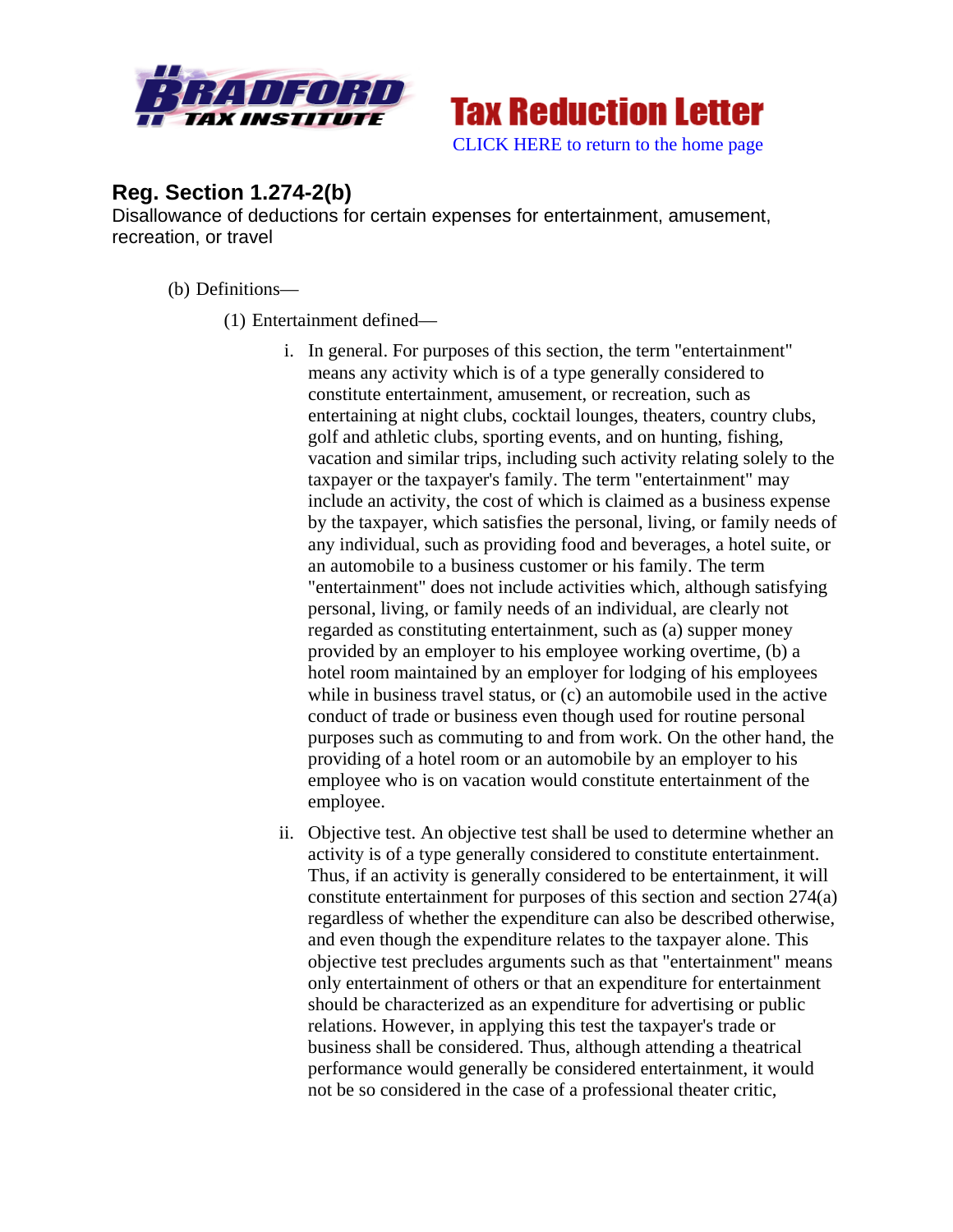attending in his professional capacity. Similarly, if a manufacturer of dresses conducts a fashion show to introduce his products to a group of store buyers, the show would not be generally considered to constitute entertainment. However, if an appliance distributor conducts a fashion show for the wives of his retailers, the fashion show would be generally considered to constitute entertainment.

- iii. Special definitional rules
	- a. In general. Except as otherwise provided in (b) or (c) of this subdivision, any expenditure which might generally be considered either for a gift or entertainment, or considered either for travel or entertainment, shall be considered an expenditure for entertainment rather than for a gift or travel.
	- b. Expenditures deemed gifts. An expenditure described in (a) of this subdivision shall be deemed for a gift to which this section does not apply if it is:
		- 1. An expenditure for packaged food or beverages transferred directly or indirectly to another person intended for consumption at a later time.
		- 2. An expenditure for tickets of admission to a place of entertainment transferred to another person if the taxpayer does not accompany the recipient to the entertainment unless the taxpayer treats the expenditure as entertainment. The taxpayer may change his treatment of such an expenditure as either a gift or entertainment at any time within the period prescribed for assessment of tax as provided in section 6501 of the Code and the regulations thereunder.
		- 3. Such other specific classes of expenditure generally considered to be for a gift as the Commissioner, in his discretion, may prescribe.
	- c. Expenditures deemed travel. An expenditure described in (a) of this subdivision shall be deemed for travel to which this section does not apply if it is:
		- 1. With respect to a transportation type facility (such as an automobile or an airplane), even though used on other occasions in connection with an activity of a type generally considered to constitute entertainment, to the extent the facility is used in pursuit of a trade or